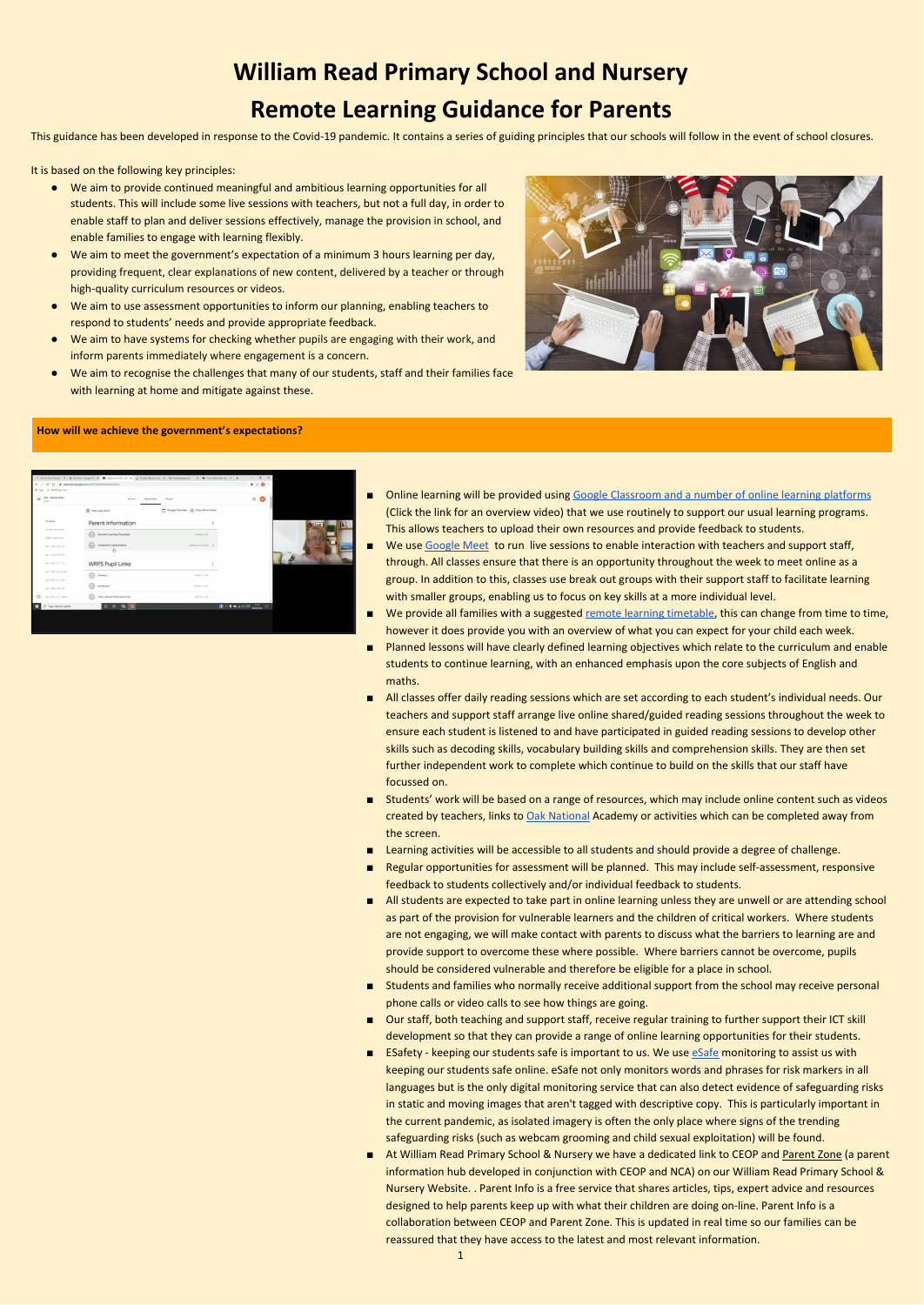We recognise the challenges that many of our students and their families face with remote learning. The information below may help to provide further clarity about what to expect:

- Teachers and support staff will not be available online all day, every day.
- Whilst we will endeavour to make learning accessible to all students, many will not be able to work with complete independence and will require some support from an adult, particularly younger students and those with additional needs.
- Direct, individual feedback will not be provided on all work. Teachers will take opportunities to assess how students are learning and use this information to inform future plans, as they do in the classroom.
- Whilst there are some fixed times for online sessions, pupils can and should complete their work in a way which is appropriate for them. This may mean working on tasks for longer periods of time, working off-screen or discussing ideas with members of their family.
- We have delivered workbooks so that your child can reduce their screen time or work when there isn't a device available.



Please contact the school if you are having connectivity problems or need assistance with increasing your Data package or additional devices.

This table contains some useful advice for children about remote learning:

- In the event that students are unable to access online work, hard copies can be provided by communicating with the school.
- If you are worried about online safety, please speak to a teacher or a member of staff. The following guidance and links may also be helpful.
- Our ICT Leads can arrange technical support to help you work through any technical difficulties that you may have. They will arrange a Google Hangout where they are able to talk to you 1:1 and are able to resolve most issues quickly. If they can not resolve your issue, they will arrange a time for you to bring your device's in (in a COVID safe way) so that they can help you get up and running.
- We are making use of the support available to us in order to provide devices to students, so that they can access Google Classroom, and will continue to communicate the availability of devices as more become available.
- Whilst a PC, laptop or chromebook are the most suitable devices for online learning, any Internet enabled device will provide some level of access. This includes mobile phones, tablets and games consoles e.g. PS4, Xbox. There are simple tutorials available on [YouTube.](https://www.youtube.com/)
- We will avoid setting work that requires students to print out documents; many families have no access to a printer.



2

## **Further information for parents**

| SET UP A DAILY ROUTINE WHICH SUPPORTS<br>YOUR LEARNING. GET UP, GET DRESSED AND<br>BE READY.            | READ AS OFTEN AS YOU CAN - ALL READING<br>WILL HELP YOUR LEARNING!                                     |                                  |
|---------------------------------------------------------------------------------------------------------|--------------------------------------------------------------------------------------------------------|----------------------------------|
| IDENTIFY A COMFORTABLE, QUIET SPACE WHERE<br>YOU CAN WORK.                                              | COMMUNICATE AND SUPPORT YOUR FRIENDS<br>AND CLASSMATES WHEN YOU CAN.                                   |                                  |
| COMPLETE ALL YOUR WORK TO THE BEST OF<br>YOUR ABILITY AND REMEMBER TO PERSEVERE<br>WHEN IT SEEMS TOUGH. | TAKE BREAKS WHEN YOU NEED THEM AND<br>REMEMBER TO BE ACTIVE.                                           | <b>ONLINE</b><br><b>LEARNING</b> |
| USE OUR VALUES TO HELP YOU MAKE<br>DECISIONS AND CHOICES.                                               | SPEAK WITH ADULTS AT HOME OR SCHOOL<br>ABOUT YOUR LEARNING AND ASK IF YOU<br>NEED ANY SUPPORT OR HELP. |                                  |

## **Getting support with IT**